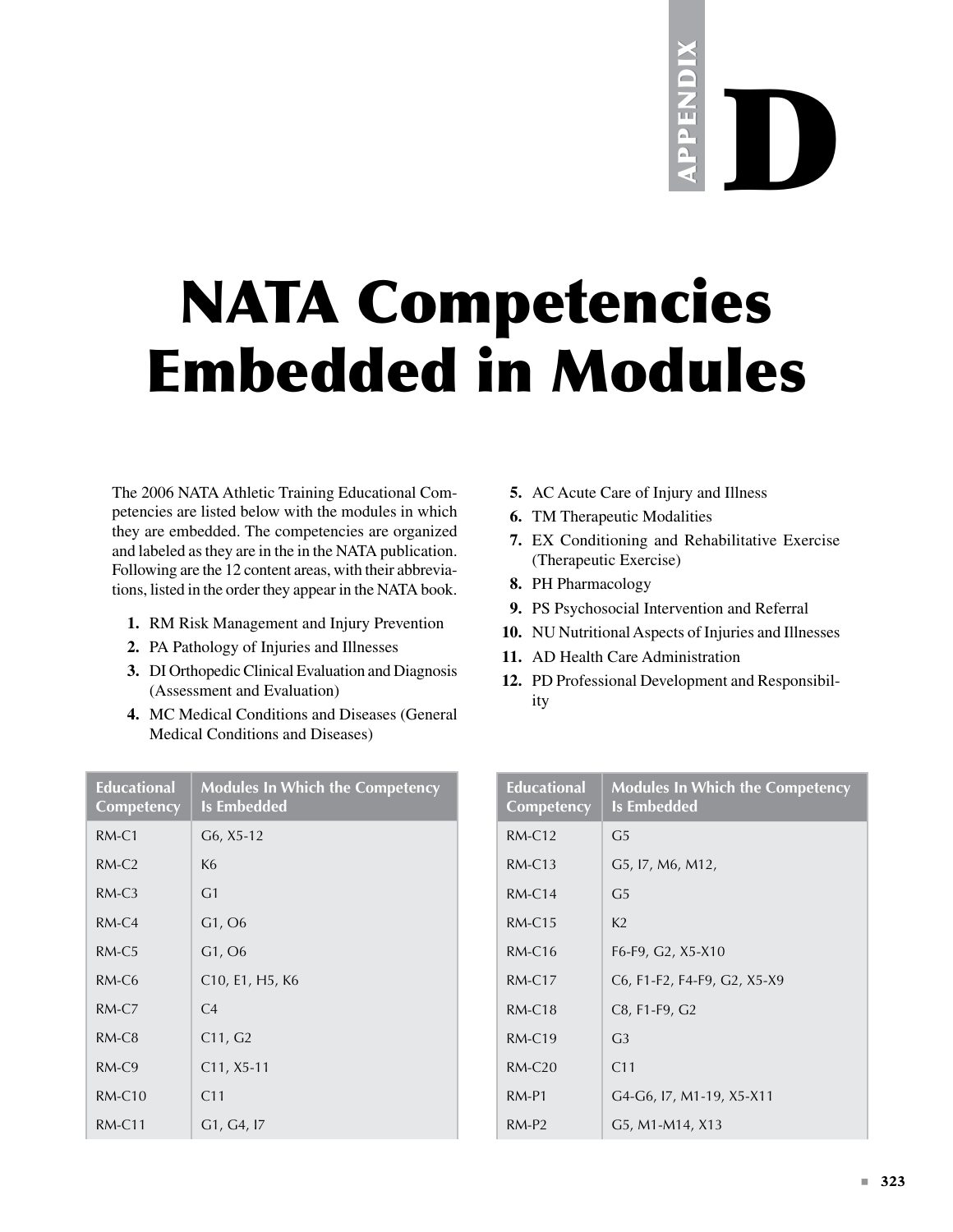| <b>Educational</b><br>Competency | <b>Modules In Which the Competency</b><br><b>Is Embedded</b> | <b>Educational</b><br>Competency | <b>Modules In Which the Competency</b><br><b>Is Embedded</b> |
|----------------------------------|--------------------------------------------------------------|----------------------------------|--------------------------------------------------------------|
| RM-P3                            | G3, M12                                                      | $DI-P5$                          | G1, 16, 18, J1-J6, J8-J11                                    |
| RM-P4                            | F1-F9, G2                                                    | $DI-P6$                          | 16, 18, 11-16, 18-111                                        |
| RM-P5                            | C6, F1-F9, G2, X5-X11                                        | $DI-P7$                          | $18, J1-J12$                                                 |
| RM-P6                            | C11                                                          | $DI-P8$                          | $18, J1-J12$                                                 |
| RM-CP1                           | G2, M2-M14, X5-X11                                           | $DI-P9$                          | 14, 18, 111-112                                              |
| RM-CP2                           | G2                                                           | $DI-P10$                         | $18, J1-J12$                                                 |
| RM-CP3                           | C11                                                          | DI-CP1                           | J1-J12, N1, P2                                               |
| PA-C1                            | E2, K6                                                       | $MC-C1$                          | E3, K2, K6,                                                  |
| PA-C2                            | E2, K6                                                       | $MC-C2$                          | C12, E3, K2-K6                                               |
| PA-C3                            | $\mathsf{E}2$                                                | MC-C3                            | 12, J7, J12, K2-K6                                           |
| PA-C4                            | E2, E4                                                       | MC-C4                            | J12                                                          |
| PA-C5                            | C10, E2                                                      | $MC-C5$                          | J12                                                          |
| PA-C6                            | E2, K6                                                       | MC-C6                            | J12                                                          |
| $DI-C1$                          | E1, E3                                                       | $MC-C7$                          | C12, J7, K3                                                  |
| $DI-C2$                          | E1, M15                                                      | $MC-C8$                          | C12, J7, J3                                                  |
| $DI-C3$                          | E <sub>3</sub>                                               | MC-C9                            | C12, K3                                                      |
| $DI-C4$                          | B6, 13                                                       | $MC-C10$                         | K4                                                           |
| $DI-C5$                          | B6, M2, M6, M9                                               | MC-C11                           | K4                                                           |
| $DI-C6$                          | $11, 15, 11 - 112$                                           | $MC-C12$                         | K4                                                           |
| $DI-C7$                          | $11, J1-J12$                                                 | $MC-C13$                         | K2                                                           |
| $DI-C8$                          | 14, 16, 111 - 112                                            | MC-C14                           | K <sub>5</sub>                                               |
| $DI-C9$                          | $11, 14, 16, 111 - 112$                                      | $MC-C15$                         | K1                                                           |
| $DI-C10$                         | $11, J1-J12$                                                 | MC-C16                           | K1-K5                                                        |
| $DI-C11$                         | 11, 13, 16                                                   | $MC-C17$                         | C13, P2                                                      |
| $DI-C12$                         | 11, 16, 17, 11-6, 18-110                                     | MC-C18                           | H4, K6                                                       |
| $DI-C13$                         | $11, J1-J12$                                                 | MC-C19                           | $K1-K4$                                                      |
| $DI-C14$                         | C11                                                          | $MC-C20$                         | K2                                                           |
| $DI-C15$                         | 11, 13, 11-16, 18-119                                        | $MC-C21$                         | J12                                                          |
| $DI-C16$                         | B6, J1-J12                                                   | $MC-C22$                         | C11, 12                                                      |
| $DI-C17$                         | B2, 11, J1-J12                                               | $MC-P1$                          | 11, 12                                                       |
| $DI-P1$                          | $12, 18, 11 - 112$                                           | $MC-P2$                          | 11, 12, 17, 112                                              |
| $DI-P2$                          | $18, J1-J12$                                                 | $MC-P3$                          | 11, 12, 15, 17                                               |
| $DI-P3$                          | 13, 18, 16-17, 111                                           | $MC-P4$                          | 12, J7, K2-K5                                                |
| $DI-P4$                          | 15, 18, J1-J12                                               | MC-CP1                           | 11, 12, J7, N2                                               |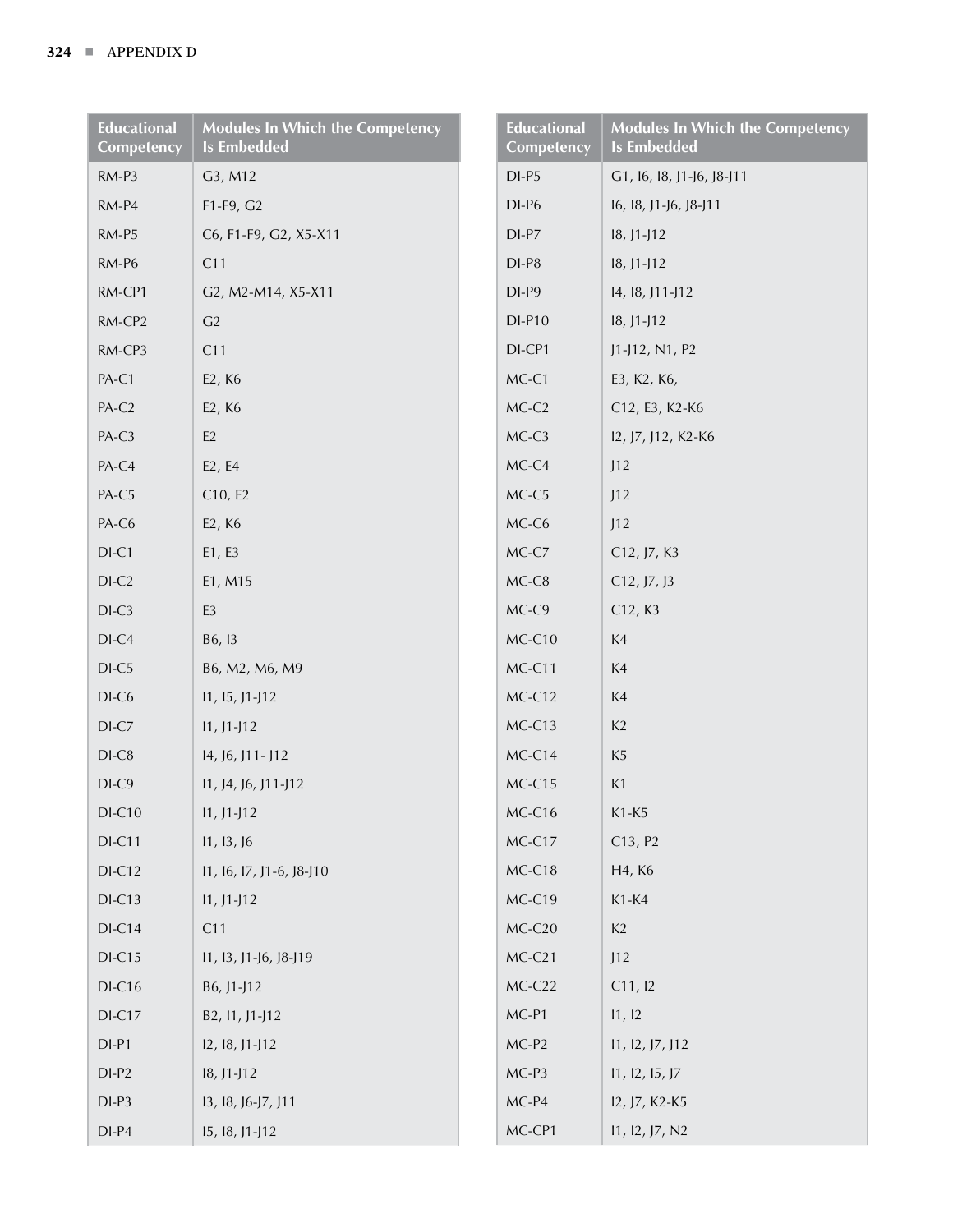| <b>Educational</b><br>Competency | <b>Modules In Which the Competency</b><br><b>Is Embedded</b> | <b>Educational</b><br>Competency | <b>Modules In Which the Competency</b><br><b>Is Embedded</b> |
|----------------------------------|--------------------------------------------------------------|----------------------------------|--------------------------------------------------------------|
| $AC-C1$                          | $C1, C4, -C6$                                                | $AC-P2$                          | C3-C5, C12, K6, P2                                           |
| $AC-C2$                          | B3-B4, C5-C6, J12                                            | $AC-P3$                          | C3-C5, C9, C11-C12, K6, P2                                   |
| $AC-C3$                          | B3-B4, C2, C4-C6                                             | $AC-P4$                          | C3, C5, C8-C9, C11-C12, J12, K1-K6,<br>P <sub>2</sub>        |
| $AC-C4$                          | <b>B6</b>                                                    | AC-CP1                           | N <sub>3</sub>                                               |
| $AC-C5$                          | C1-C2, C4-C5                                                 | TM-C1                            | E4, L1, L11, N4                                              |
| $AC-C6$                          | B6, C6, J1-J6, J8-J11                                        | $TM-C2$                          | L1, L9-L11                                                   |
| $AC-C7$                          | 12                                                           | $TM-C3$                          | L1, L9-L11, N4                                               |
| $AC-C8$                          | C <sub>5</sub>                                               | TM-C4                            | E4, L1                                                       |
| $AC-C9$                          | C <sub>2</sub> , C <sub>4</sub> -C <sub>5</sub>              | TM-C5                            | L1, L9-L10                                                   |
| $AC-C10$                         | $C1-C2, C4$                                                  | TM-C6                            | $L2-L13$                                                     |
| $AC-C11$                         | $C1-C2, C4$                                                  | TM-C7                            | $L2-L13$                                                     |
| $AC-C12$                         | C2, C5                                                       | TM-C8                            | B3-B4, L2-L13                                                |
| $AC-C13$                         | C5, C9-C10                                                   | TM-C9                            | $L2-L13$                                                     |
| $AC-C14$                         | C5, C9                                                       | <b>TM-C10</b>                    | L1                                                           |
| $AC-C15$                         | C9, C10                                                      | <b>TM-C11</b>                    | L1                                                           |
| $AC-C16$                         | C1, C4, D1                                                   | $TM-P1$                          | $L2-L13$                                                     |
| $AC-C17$                         | C1, C8                                                       | $TM-P2$                          | $L2-L13$                                                     |
| $AC-C18$                         | C8, E4                                                       | $TM-P3$                          | $L2-L13$                                                     |
| AC-C19                           | J12                                                          | $TM-P4$                          | $L2-L13$                                                     |
| $AC-C20$                         | C1                                                           | $TM-P5$                          | $L2-L13$                                                     |
| $AC-C21$                         | J12                                                          | TM-P6                            | $L2-L13$                                                     |
| $AC-C22$                         | C6, J6, J11-J12                                              | TM-CP1                           |                                                              |
| $AC-C23$                         | C6                                                           |                                  | L2-L11, N6, M15                                              |
| $AC-C24$                         | C6                                                           | $EX-C1$                          | C9, M1-M14, N4<br>G6, M1-M14                                 |
| $AC-C25$                         | C6                                                           | $EX-C2$                          |                                                              |
| $AC-C26$                         | C6                                                           | $EX-C3$                          | D1-D2, M1-M14                                                |
| $AC-C27$                         | C5, C12-C13, K6, P2                                          | $EX-C4$                          | M1-M15, N4                                                   |
| $AC-C28$                         | C10, K6                                                      | $EX-C5$                          | L10-L13, M1-M15, N4                                          |
| $AC-C29$                         | C11                                                          | $EX-C6$                          | L10, L12, M1-M14, N4                                         |
| $AC-C30$                         | C6, D1, K1                                                   | $EX-C7$                          | 16, 17, M1-M14, N4                                           |
| $AC-C31$                         | C6                                                           | EX-C8                            | F1-F9, N4                                                    |
| $AC-C32$                         | C6                                                           | EX-P1                            | M1-M15, N6, X14                                              |
| $AC-C33$                         | C8                                                           | $EX-P2$                          | 16, M1-M14, N6, X15                                          |
| $AC-P1$                          | $C2-C5$                                                      | $EX-P3$                          | G6, M2, M4-M7, X16                                           |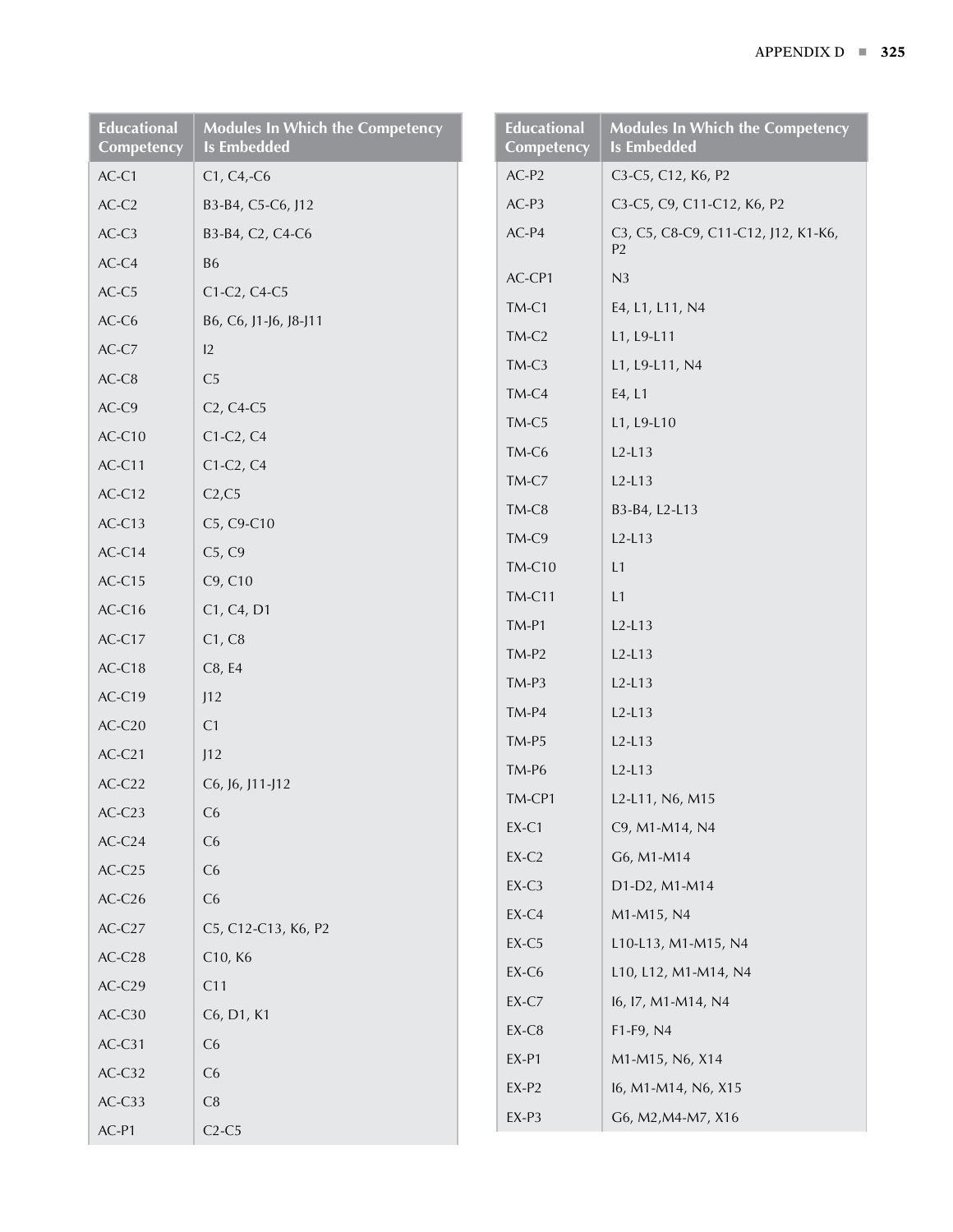| <b>Educational</b><br>Competency | <b>Modules In Which the Competency</b><br><b>Is Embedded</b> | <b>Educational</b><br>Competency | <b>Modules In Which the Competency</b><br><b>Is Embedded</b> |
|----------------------------------|--------------------------------------------------------------|----------------------------------|--------------------------------------------------------------|
| $EX-P4$                          | G6, M1-M15, T2-T3                                            | PS-CP1                           | P <sub>3</sub>                                               |
| $EX-P5$                          | G6, M1-M15, O/P2, T4                                         | PS-CP2                           | N6                                                           |
| $EX-P6$                          | M1-M15, T5                                                   | NU-C1                            | H6, M15                                                      |
| $EX-P7$                          | M1-M14, T6                                                   | $NU-C2$                          | H4, H6, M15                                                  |
| EX-CP1                           | M1-M14, N6, T7                                               | $NU-C3$                          | H4, H6                                                       |
| PH-C1                            | H2                                                           | $NU-C4$                          | H4                                                           |
| PH-C2                            | B6, H1-H2                                                    | $NU-C5$                          | H4-H6                                                        |
| PH-C3                            | H1                                                           | $NU-C6$                          | H4, M15                                                      |
| PH-C4                            | H2                                                           | $NU-C7$                          | H4, M15                                                      |
| PH-C5                            | H2                                                           | $NU-C8$                          | H <sub>4</sub>                                               |
| PH-C6                            | H2                                                           | NU-C9                            | H <sub>4</sub>                                               |
| PH-C7                            | H1                                                           | $NU-C10$                         | H4, H6, M15                                                  |
| PH-C8                            | H1                                                           | $NU-C11$                         | H4, M6, M15                                                  |
| PH-C9                            | C13                                                          | $NU-C12$                         | H4, H6, M15                                                  |
| PH-C10                           | H4, P2                                                       | $NU-C13$                         | C11, H4                                                      |
| PH-C11                           | H <sub>5</sub> , H <sub>4</sub> , P <sub>2</sub>             | $NU-C14$                         | H <sub>5</sub>                                               |
| PH-P1                            | H1, H3-H4, P2                                                | $NU-C15$                         | H <sub>4</sub>                                               |
| PH-P2                            | H3                                                           | $NU-C16$                         | H <sub>4</sub>                                               |
| PH-P3                            | C13                                                          | $NU-C17$                         | H <sub>4</sub>                                               |
| PS-C1                            | N <sub>5</sub>                                               | $NU-C18$                         | G1, M15                                                      |
| PS-C2                            | N5, P3                                                       | NU-C19                           | H4, M15                                                      |
| PS-C3                            | N <sub>5</sub>                                               | $NU-C20$                         | H4, M15                                                      |
| PS-C4                            | N5, P3                                                       | NU-P1                            | G1                                                           |
| PS-C5                            | P <sub>3</sub>                                               | $NU-P2$                          | H4                                                           |
| PS-C6                            | P <sub>3</sub>                                               | $NU-P3$                          | H4, H6, M15                                                  |
| $PS-C7$                          | P <sub>2</sub> , P <sub>3</sub>                              | NU-CP1                           | H4, M15                                                      |
| PS-C8                            | P1, P3                                                       | NU-CP2                           | H <sub>5</sub>                                               |
| PS-C9                            | P1, P3                                                       | $AD-C1$                          | O <sub>6</sub>                                               |
| <b>PS-C10</b>                    | H4, P3                                                       | $AD-C2$                          | B2, O6                                                       |
| <b>PS-C11</b>                    | P2. P3                                                       | $AD-C3$                          | B <sub>2</sub> , O <sub>5</sub>                              |
| <b>PS-C12</b>                    | P <sub>3</sub>                                               | $AD-C4$                          | $\rm O2$                                                     |
| <b>PS-C13</b>                    | P <sub>3</sub>                                               | $AD-C5$                          | $\rm O2$                                                     |
| <b>PS-C14</b>                    | P <sub>3</sub>                                               | $AD-C6$                          | $\rm O2$                                                     |
| <b>PS-C15</b>                    | E4, P5                                                       | $AD-C7$                          | C9, C10                                                      |